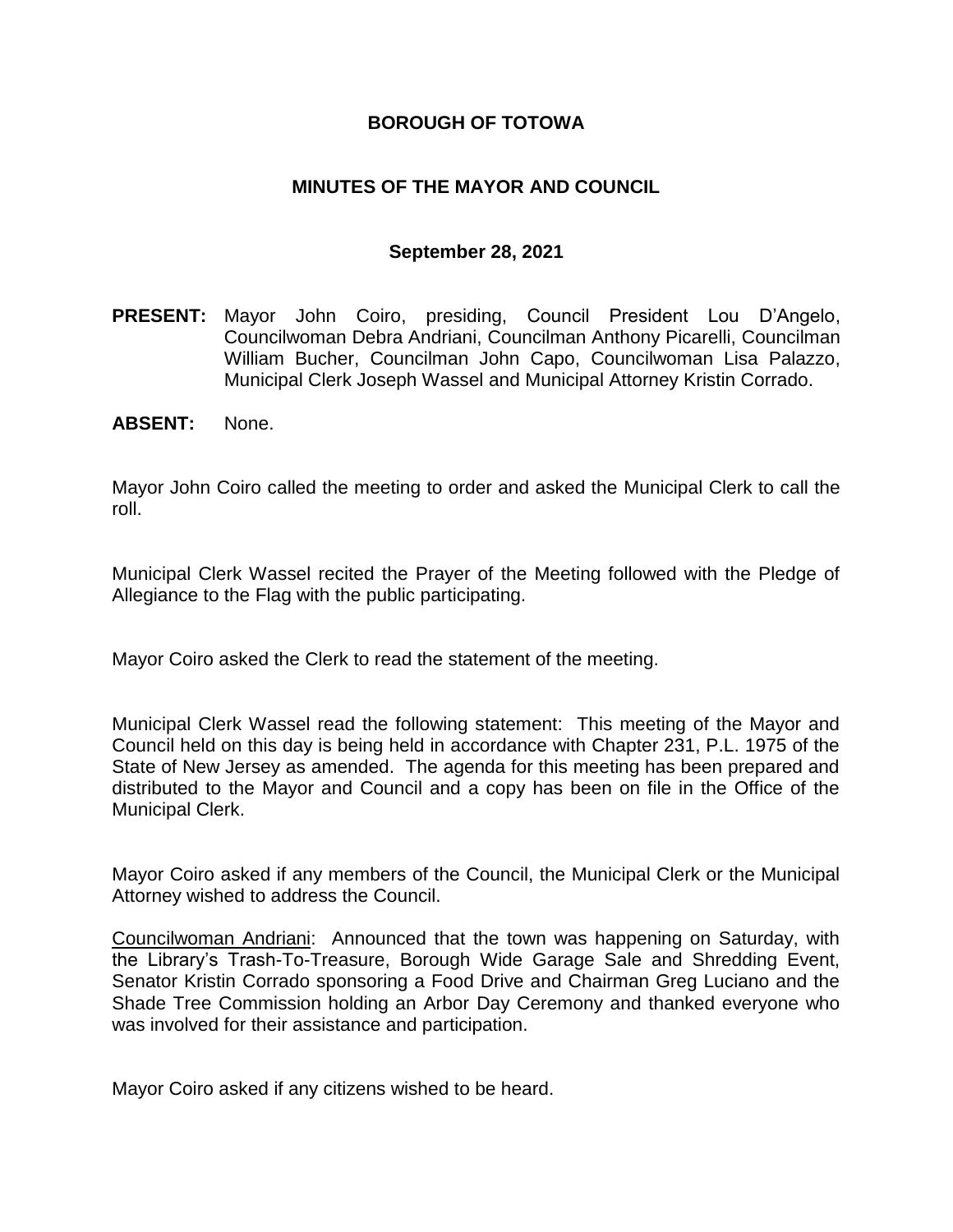# CITIZENS HEARD:

Alba Vitale, 196 Grant Avenue: Wants the town to do something about the flooding that occurs on her street in front of her house and about the trucks that drive through the floodwaters causing waves that push the water up to and into her home. Said the street floods all the time because the storm sewers can't swallow the water and they back up. Mayor Coiro: Responded that with the recent storms that we've had, a lot of people's homes were flooded. Asked DPW Superintendent Jim Niland to check the catch basins and make sure they are clear. DPW Superintendent Niland: Stated that they will check the catch basins on both sides of the road and then he will call Mrs. Vitale with his findings. Mrs. Vitale: Said she also called the Police two times and they told her there is nothing they can do and then she saw the fire truck that was responding to another call and they said they would come back and they never did. Mayor Coiro: Informed her that the Fire Department was out on many calls rescuing people from their flooded cars, but if they said they would come back, they should have come back.

Fayez Rahman, 193 Grant Avenue: Thanked the Mayor and Council, Office of Emergency Management and the Fire Department for all they do and did during the recent storms and that he likes living in Totowa. Said, however, that from 187 – 211 Grant Avenue, the area floods every time there is at least a half hour of heavy rain and then the cars drive through and create waves pushing the water up to their homes. Advised that he has called the DPW in the past and they would come to clean out the catch basins, but they still flood. Remarked that he is at the low end of the street and with Hurricane Ida, he got water into his car which was parked in the driveway and into the first floor of his home. Mayor Coiro: Expressed gratitude for Mr. Rahman's introduction and told him our first step would be to inspect and clean out the catch basins in the area to determine if that will solve the problem and then if not, then we will look into it further, possibly with our engineer.

Borough Attorney/Senator Corrado: Explained the process to both Mrs. Vitale and Mr. Rahman for obtaining FEMA relief and advised that Totowa's OEM Coordinator would be in contact with them and provide them with an information handout containing important telephone numbers. Also, told them both that they could contact her Senate office for assistance.

There was a motion by Councilman D'Angelo, seconded by Councilwoman Andriani to approve the Minutes of the Mayor and Council for the meeting of September 14, 2021. On roll call vote, all members of the Council present voted in the affirmative.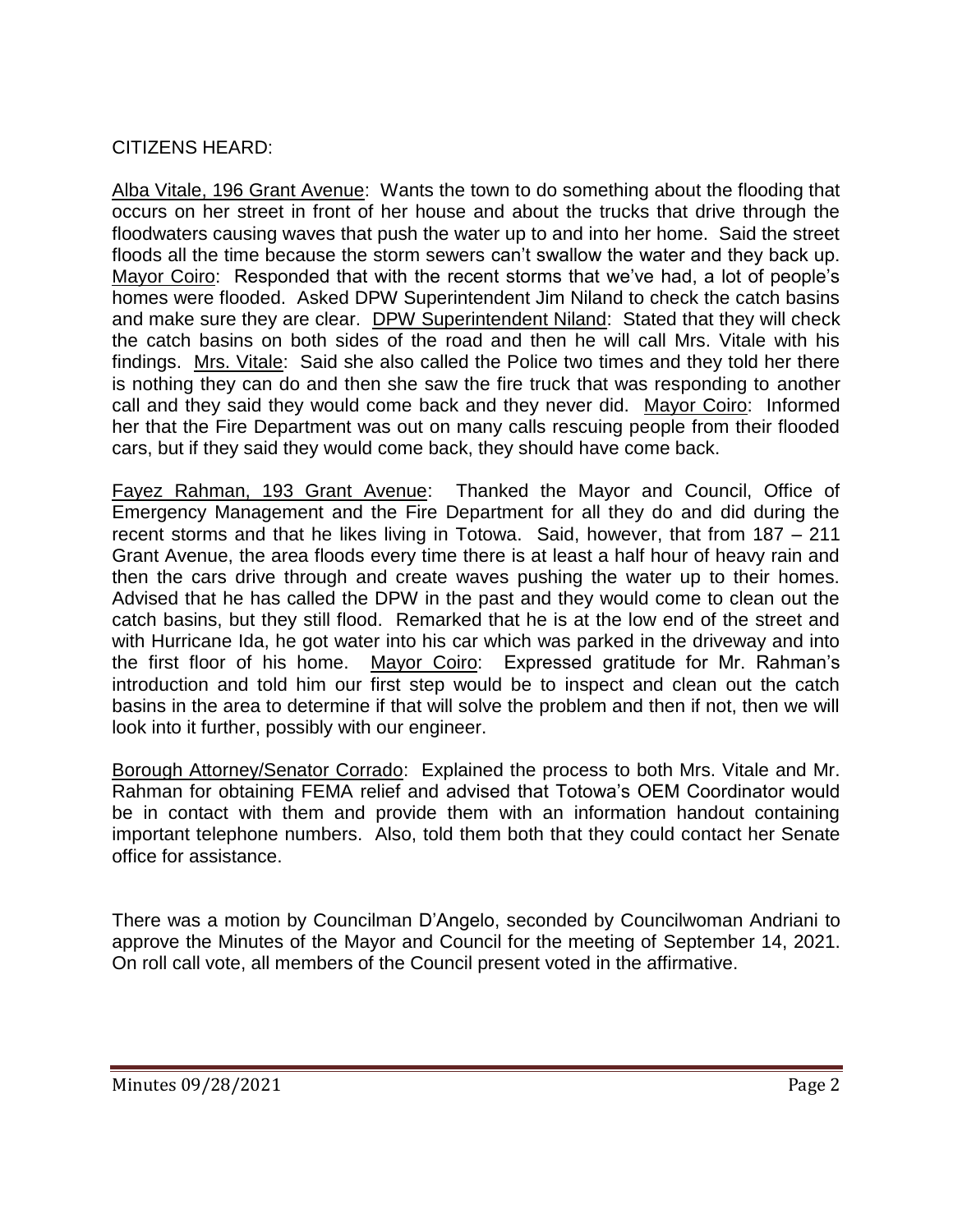## COMMITTEE ON FINANCE:

There was a motion by Councilman Picarelli, seconded by Councilman D'Angelo to approve Resolution No. 2021-20 for the payment of bills. On roll call vote, all members of the Council present voted in the affirmative.

There was a motion by Councilman Picarelli, seconded by Councilman D'Angelo to adopt the following resolution authorizing the Treasurer to issue refunds to various property owners due to overpayment of 3<sup>rd</sup> Quarter 2021 taxes. On roll call vote, all members of the Council present voted in the affirmative.

### RESOLUTION

WHEREAS, there has been an overpayment of 3rd quarter 2021 taxes on the property listed below; and

WHEREAS, the taxpayer is entitled to a refund; and

WHEREAS, the chart sets forth the refund as follows:

| <b>Block Lot</b> |                | <b>Property Owner</b>                                       | Payable To:                                                              | Overpayment |
|------------------|----------------|-------------------------------------------------------------|--------------------------------------------------------------------------|-------------|
| 25               | 17             | 19 Jefferson PI.<br><b>Walen Gonzalez</b>                   | Corelogic<br>Attn: Refund Dept.<br>PO Box 9202<br>Coppell, TX 75019-9760 | \$1,915.51  |
| 78               | 48             | 15 Highview Ave.<br><b>Christie &amp; Richard</b><br>Hammer | Corelogic<br>Same as above                                               | \$1,966.33  |
| 112              | $\overline{7}$ | 190 Washington Pl.<br>Erin Kennedy & Cathi<br><b>Brown</b>  | Erin Kennedy & Cathi<br><b>Brown</b><br>32 High St.<br>Wayne, NJ 07470   | \$1,813.90  |
| 112              | 56             | 209 Grant Ave.<br>Imran Uddin                               | Corelogic<br>Same as above                                               | \$1,975.67  |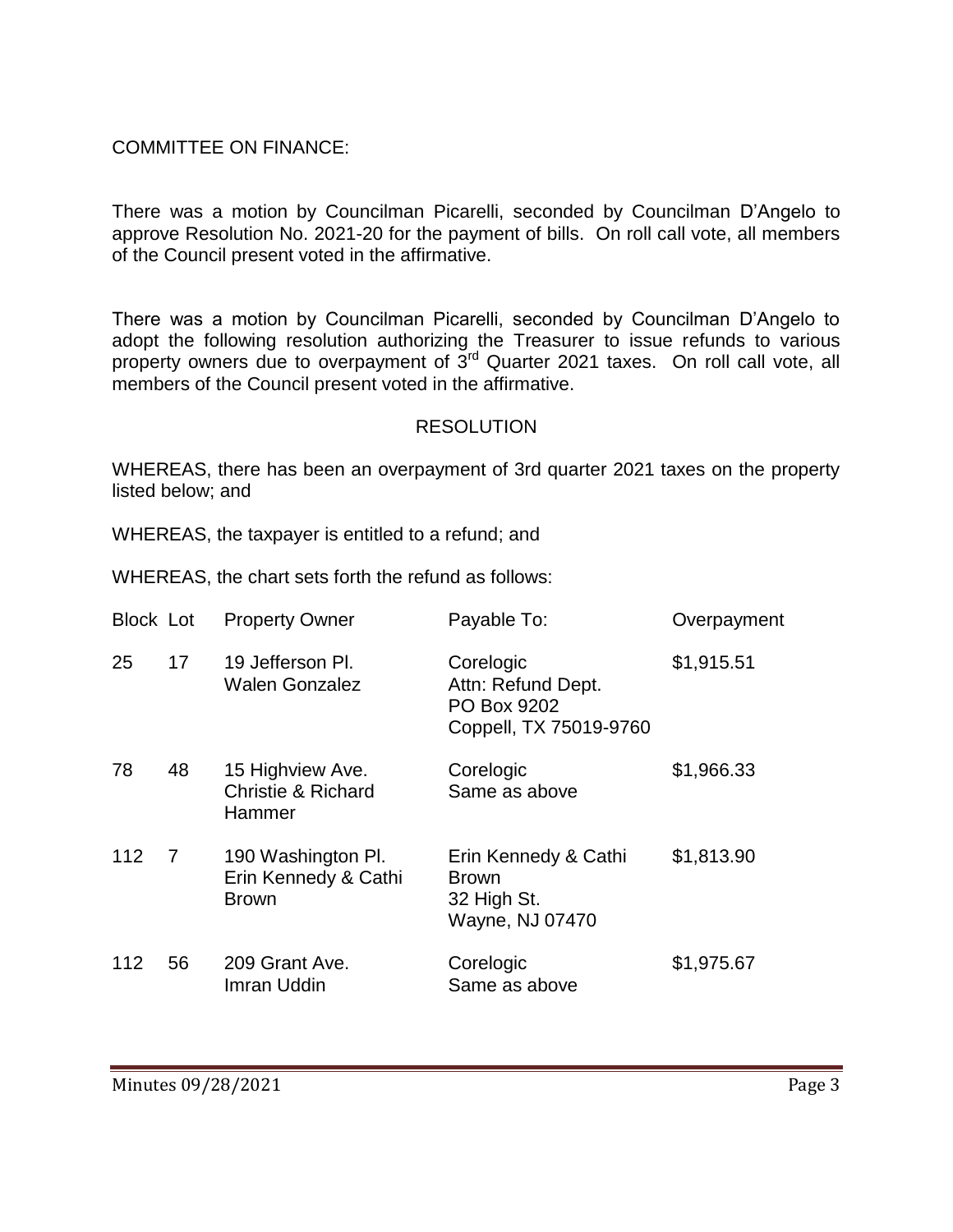| 115 | 36 | 109 Dewey Ave.<br><b>Natalie Sanchez</b>            | <b>Natalie Sanchez</b><br>109 Dewey Ave.<br>Totowa, NJ 07512                        | \$1,753.75 |
|-----|----|-----------------------------------------------------|-------------------------------------------------------------------------------------|------------|
| 116 | 3  | 272 Grant Ave.<br>Ralph & Brenda Miller             | Corelogic<br>Same as above                                                          | \$1,805.72 |
| 129 | 1  | 1 Mair Ave.<br>Brian & Stephanie<br>Cappadonna      | Corelogic<br>Same as above                                                          | \$2,096.56 |
| 147 | 28 | 145 Bogert St.<br>Dragan & Nihada<br><b>Nikolas</b> | Corelogic<br>Same as above                                                          | \$1,881.07 |
| 167 | 8  | 159 Sandra Dr.<br><b>Bart 7 Doreen Pierson</b>      | Corelogic<br>Same as above                                                          | \$2,077.29 |
| 173 |    | 29.03 26 Melissa Dr.<br>Louis & Amy Pellegrini      | Carnigie Title<br>55 Harrison Rd.<br>Suite 302, Attn: Martha<br>Glen Rock, NJ 07450 | \$2,314.39 |

NOW, THEREFORE, BE IT RESOLVED, that the overpayment shall be refunded to the taxpayer, as stated above, and the Treasurer is authorized to issue separate checks for the refunds, which shall be paid to the stated property or taxing authority.

There was a motion by Councilman Picarelli, seconded by Councilman D'Angelo to adopt the following resolution authorizing the Tax Collector to credit the accounts of various property owners due to qualifying for the \$250.00 Veterans Deduction or \$250.00 Senior Citizen Deduction for 2021. On roll call vote, all members of the Council present voted in the affirmative.

#### RESOLUTION

WHEREAS, the following taxpayer qualifies and is entitled to the \$250 Veteran Deduction for the year 2021:

| Name                     |          | Block Lot Qual | Address           |
|--------------------------|----------|----------------|-------------------|
| <b>Frank Petruccelli</b> | 135.01 2 |                | 60 Garretson Ave. |
| Nicholas Canzona         | 102.     | 10.            | 85 Harding Ave.   |
| Jesse Braddell           | 137      | 16.            | 27 Garretson Ave. |

Minutes 09/28/2021 **Page 4**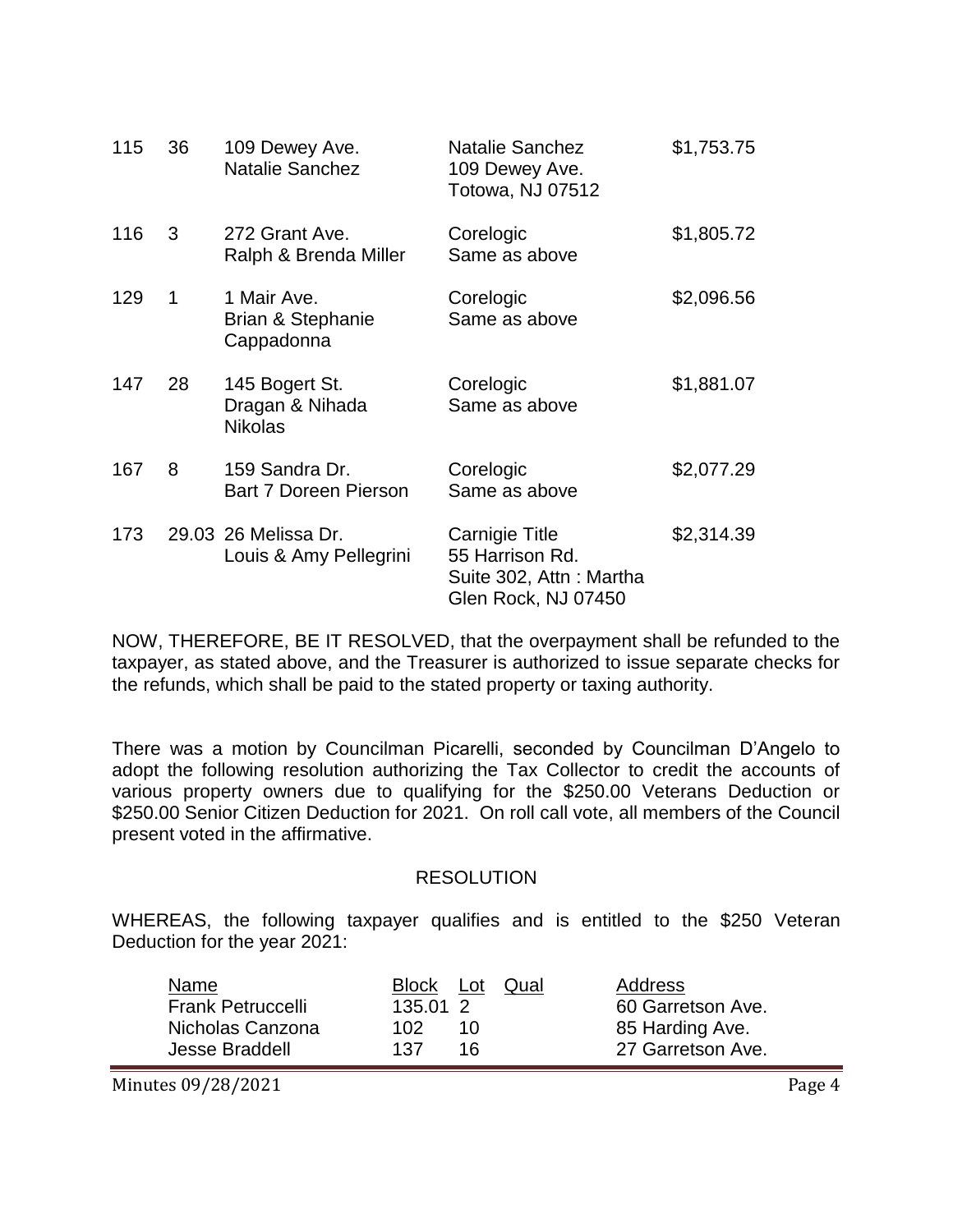| John Ralston   |    | 9 Barnert Ave.    |
|----------------|----|-------------------|
| Nicholas Emolo | 86 | 56 Rosengren Ave. |

; and

WHEREAS, the following taxpayer qualifies and is entitled to the \$250 Senior Citizen Deduction for the year 2021:

| Name             | <b>Block</b> | Lot       | Qual  | Address            |
|------------------|--------------|-----------|-------|--------------------|
| Dorothy Lombardo | 13           |           |       | 90 Totowa Rd.      |
| John Sanford     | 103          |           |       | 6 Roosevelt Ave.   |
| Elena Martucci   | 78           | 49        |       | 11 Highview Ave.   |
| Romana Obrycki   | 173          | <b>32</b> | C0470 | 68 Falls Bride Dr. |
| SuFain Ma        | 147          | ્ર        |       | 142 Stewart Terr.  |

NOW, THEREFORE, BE IT RESOLVED, that the Mayor and Council of the Borough of Totowa authorize the Tax Collector to credit the 4<sup>th</sup> quarter 2021 installment \$250.00 to the aforementioned taxpayers.

## COMMITTEE ON PUBLIC SAFETY:

There was a motion by Councilman D'Angelo, seconded by Councilman Capo to carry the Resolution Authorizing The Purchase And Delivery Of Two 2021 Ford Explorer Interceptor SUV's For The Borough Of Totowa Police Department. On roll call vote, all members of the Council present voted in the affirmative.

There was a motion by Councilman D'Angelo, seconded by Councilman Capo to approve a grade increase for Patrol Officer Jack Pohlman from Grade 3 to Grade 2. On roll call vote, all members of the Council present voted in the affirmative.

COMMITTEE ON PUBLIC WORKS:

There was a motion by Councilman Bucher, seconded by Councilwoman Palazzo to adopt the following Resolution Authorizing The Milling And Paving Of The PAL Parking Lot, Bullens Avenue, Margaret Avenue And Crescent Avenue. On roll call vote, all members of the Council present voted in the affirmative.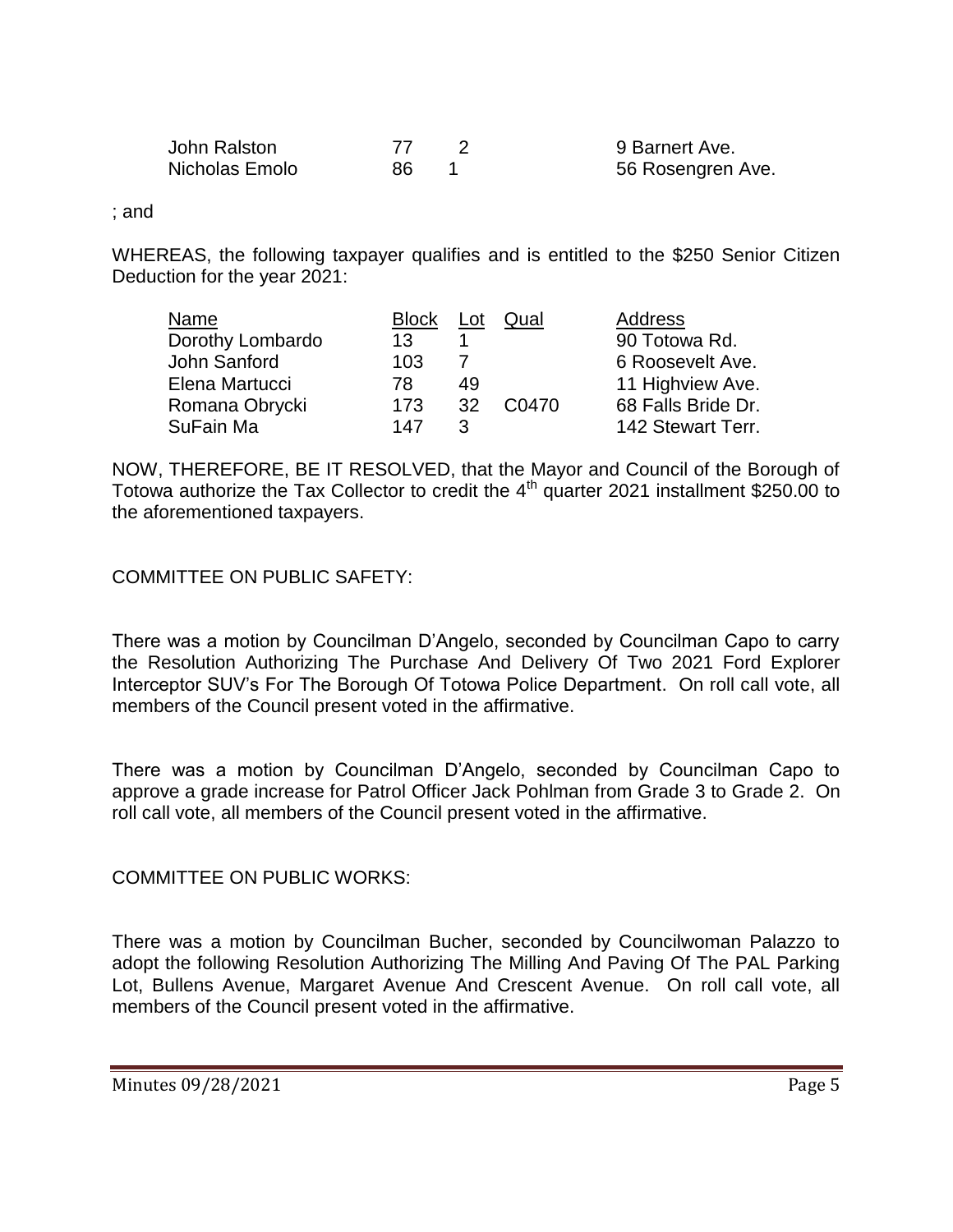# RESOLUTION NO. 101-2021

## RESOLUTION AUTHORIZING THE MILLING AND PAVING OF THE PAL PARKING LOT, BULLENS AVENUE, MARGARET AVENUE AND CRESCENT AVENUE

WHEREAS, the Borough of Totowa Department of Public Works ("DPW") Superintendent has recommended the milling and paving of the Totowa PAL Parking Lot, Bullens Avenue, Margaret Avenue and Crescent Avenue; and

WHEREAS, the Mayor and Council of the Borough of Totowa have determined that the PAL Parking Lot, Bullens Avenue, Margaret Avenue and Crescent Avenue are in need of resurfacing; and

WHEREAS, the Mayor and Council of the Borough of Totowa desire to authorize the milling and paving of the Totowa PAL Parking Lot, Bullens Avenue, Margaret Avenue and Crescent Avenue; and

WHEREAS, Morris County Cooperative Pricing Council Contract No. 6 has been awarded to Schifano Construction Corp., 1 Smalley Avenue, Middlesex, New Jersey 08846 for road resurfacing; and

WHEREAS, pursuant to the applicable New Jersey State laws, the authorization of these road improvement services may be authorized without public bidding.

NOW, THEREFORE, BE IT RESOLVED, that the Mayor and Council of the Borough of Totowa do hereby authorize Schifano Construction Corp. to provide all materials and labor for the milling and paving of the Totowa PAL Parking Lot, Bullens Avenue, Margaret Avenue and Crescent Avenue for the total sum of approximately \$72,400.00, subject to actual final quantities based on the unit prices.

BE IT FURTHER RESOLVED, that the Municipal Council of the Borough of Totowa does hereby authorize the Municipal Clerk and DPW Superintendent to execute any and all necessary instruments relating thereto.

Upon the recommendation of DPW Superintendent Jim Niland, there was a motion by Councilman Bucher, seconded by Councilwoman Palazzo to approve a grade increase for DPW Laborer Michael Ardis from Grade 4 to Grade 3. On roll call vote, all members of the Council present voted in the affirmative.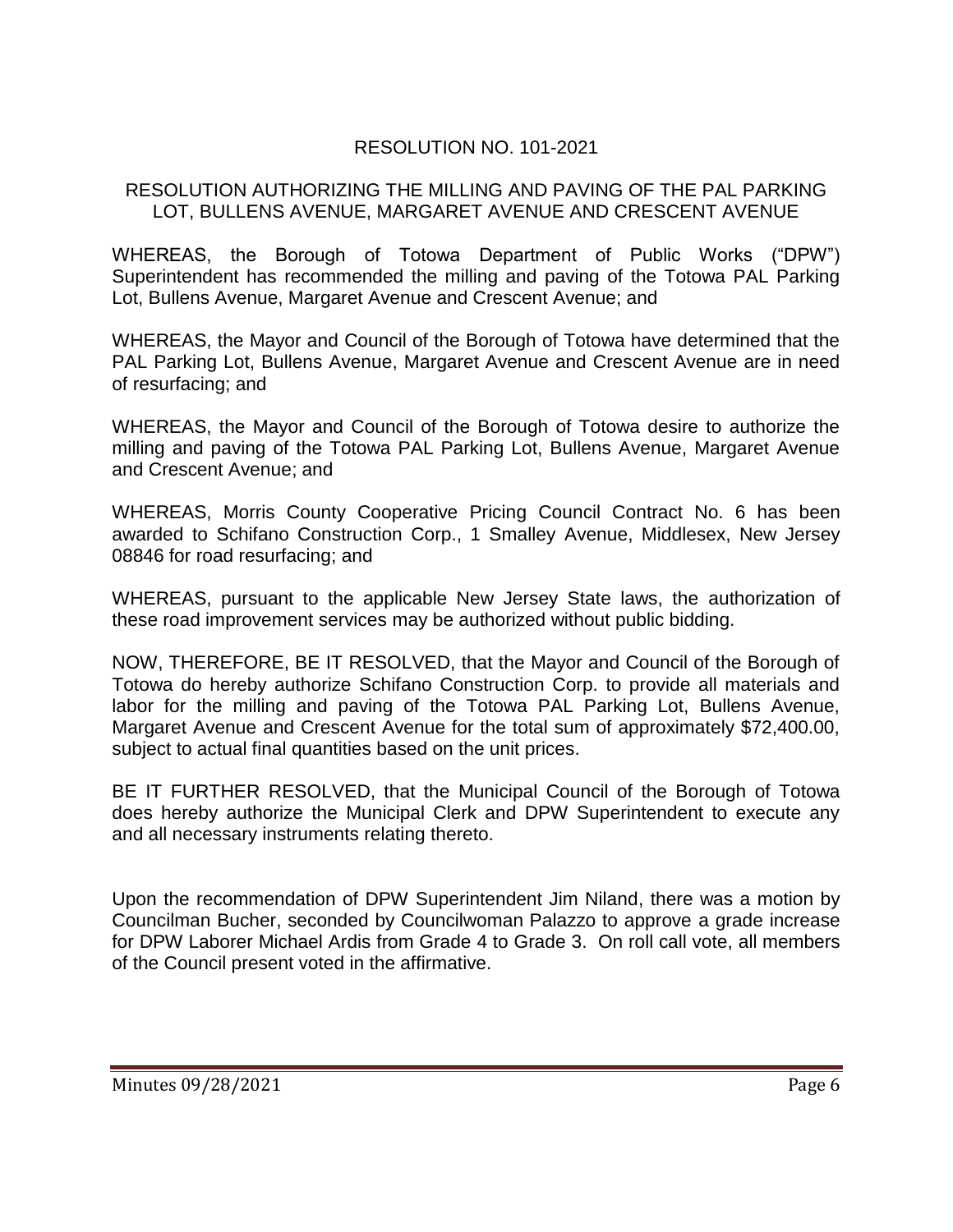# COMMITTEE ON ENGINEERING & PUBLIC PROPERTY:

A letter was received from resident John Mancinelli requesting permission to use the Municipal Parking Lot on Thursday, October 7, 2021 from 5:00 – 10:00 p.m. for a bus trip to New York. There was a motion by Councilman Capo, seconded by Councilwoman Andriani to grant permission. On roll call vote, all members of the Council present voted in the affirmative.

COMMITTEE ON LIAISON & INSPECTION:

There was no report.

COMMITTEE ON LEGISLATION & ORDINANCES:

There was a motion by Councilwoman Palazzo, seconded by Councilman Picarelli to approve Raffle License Application No. 2235 for the Totowa Parent Teacher Organization for an Off-Premise Draw Raffle to be held on December 3, 2021. On roll call vote, all members of the Council present voted in the affirmative.

There was a motion by Councilwoman Palazzo, seconded by Councilman Picarelli to approve Raffle License Application No. 2236 for the Totowa Parent Teacher Organization for an Off-Premise Draw Raffle to be held on March 7, 2022. On roll call vote, all members of the Council present voted in the affirmative.

There was a motion by Councilwoman Palazzo, seconded by Councilman Picarelli to approve Raffle License Application No. 2237 for the Totowa Parent Teacher Organization for an Off-Premise Draw Raffle to be held on May 2, 2022. On roll call vote, all members of the Council present voted in the affirmative.

There was a motion by Councilwoman Palazzo, seconded by Councilman Picarelli to approve Raffle License Application Nos. 2238 & 2239 for St. James of the Marches Church for a Tricky Tray and On-Premise 50/50 to be held on December 5, 2021. On roll call vote, all members of the Council present voted in the affirmative.